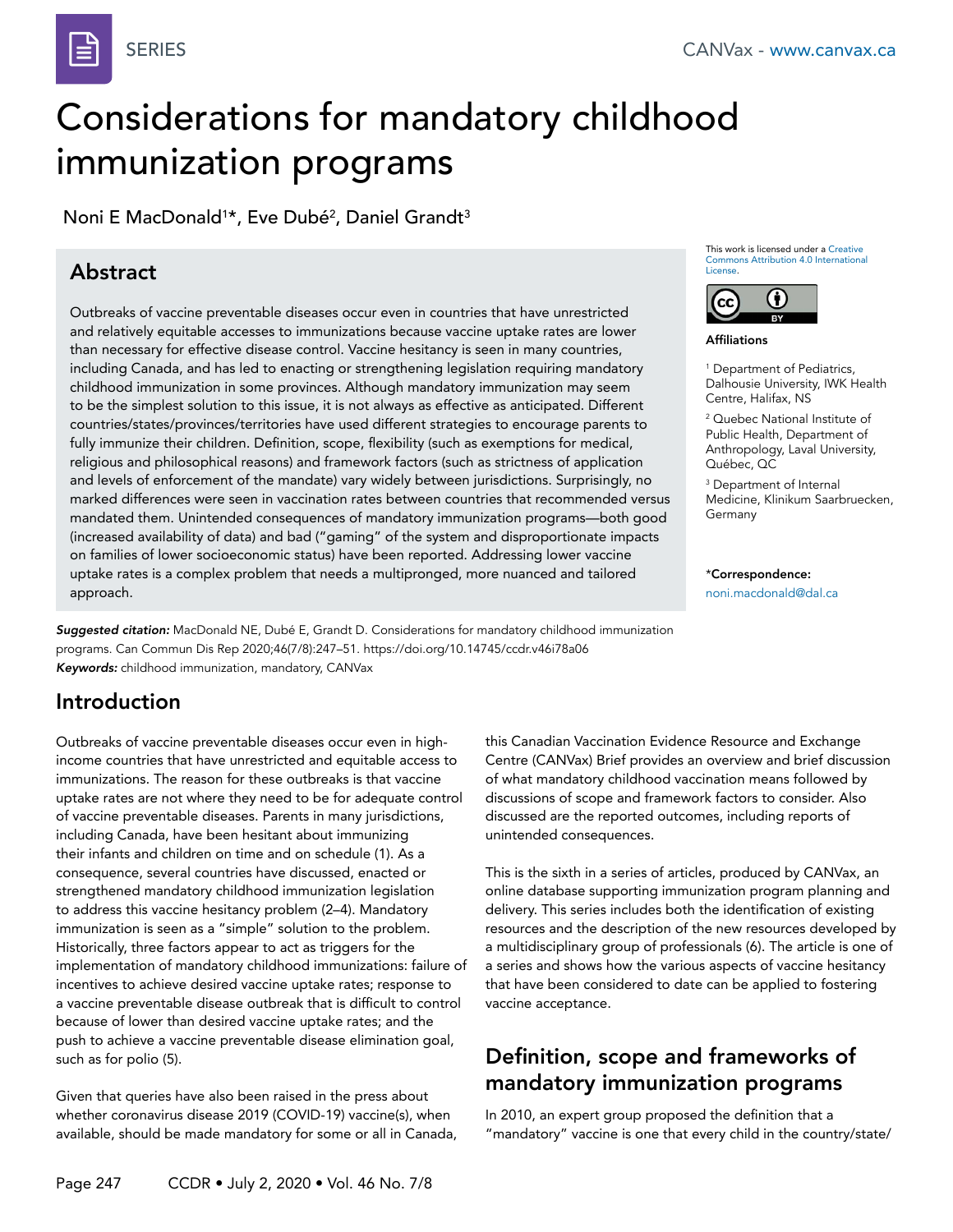province/territory must receive by law without the option for the parent to accept or refuse it, independent of whether a legal or economical implication or sanction exists for the refusal (7). Mandatory immunization programs vary widely. There is neither a uniform approach for establishing mandatory immunization programs nor a common scope for such programs. Hence, it is critical when discussing any mandatory program for childhood vaccinations (and/or for other age groups) to understand what that program entailed and what it was hoped that program would achieve.

With respect to childhood immunizations, the scope of the mandate may apply to the entire country (Italy (3) and France (3)) or to specific constituent states, territories or provinces (California, United States (US) (3) and Ontario, Canada (8)), or it may apply more narrowly to a defined subset of the child population (9). Some programs cover most but not all of the World Health Organization (WHO) recommended childhood vaccines (e.g. Italy (3)), another may identify a limited range of vaccines (e.g. France, a specific list (3)) and another only one vaccine (Belgium, polio vaccine (10)). Some may specify an age group or milestone such as on school entry (Italy on enrolment in kindergarten) (3) and California, US, on school entry). With respect to flexibilities, some contain exemptions for medical contraindications only, while others include or previously included exemptions for religious and philosophical reasons (California, US (4) and Australia (11) prior to 2016).

Framework factors, such as strictness of application and levels of enforcement of the mandate, also vary, as can the body responsible for enforcement of the mandatory requirements (California, US) (4). Other programs may not enforce the mandate at all (Serbia). The program may focus on financial incentives to encourage compliance (11) or impose penalties that maybe financial or social (e.g. children can be precluded from daycare (Ontario, Canada (12) and Australia (11)) or school entry (California, US). Individuals may be precluded from access to theme parks (California, (12)) or they may be fined (Slovenia (10)) or even imprisoned (Uganda (13)).

There is a wide diversity of approaches to mandatory childhood immunization required by law:

- No enforcement, anyone can opt out without penalty (e.g. France before changes in 2018 (2))
- Opt out due to personal or philosophical objection without penalty (e.g. Ontario before changes in 2016 (14))
- Laws requiring parental education about immunization (rather than immunization itself); opt out with personal or philosophical objection but requires specific forms and notarization but no penalty for noncompliance (e.g. Ontario (8))
- Laws requiring immunization but opt out with personal or philosophical objection that requires specific forms and added effort. There is a penalty for noncompliance and strict enforcement (e.g. Australia before changes in 2016 (11))

Laws requiring immunization with serious financial penalties or social restrictions; only allowing medical exemptions; strict enforcement (e.g. California, US after 2016 (4,15) and Australia after 2016 (11))

#### Outcomes of mandatory immunization programs

There are surprisingly few systematic reviews, and very little comparative evidence on the outcomes of mandatory infant and childhood immunization programs. A 2006 report noted no strong difference in vaccination rates between countries that only recommend certain vaccinations and countries that mandate them (16). A 2016 systematic review of outcomes of mandates found only 11 before and after studies, and 10 studies comparing immunization rates in similar populations with and without mandates. Overall, the authors concluded that mandatory immunization was generally helpful to increase vaccine uptake rates, albeit 18 of the included studies originated from one country, the US, with only two from Canada and one from France (17). This review did not assess the impact of mandatory immunization on attitudes toward immunization.

In 2018, a landscape review of the legislative environment for childhood immunization was conducted in 53 countries of the European region (18). Findings of this review showed a diversity of legislative frameworks for immunization (from recommendations to strong mandatory policies) with no clear evidence for the "best approach" to enhance vaccine uptake and acceptance (i.e. uptake rates did not correlate with presence or absence or type of legislation). To interpret the results correctly it is necessary to understand the differences that exist between mandatory immunization programs in a historical and geographical context. The 15 ethnic Republics that composed the former United Soviet Socialists Republic and its communist neighbours all had very strong centralized public health systems with mandatory vaccination that enabled enforcement without question and was associated with high uptake rates. By 2018, however, much had changed with respect to childhood immunization in many of these countries. By 2018, Ukraine had the lowest childhood vaccine uptake rate in the WHO European Region, and Serbia and Poland had experienced protests against mandatory immunizations.

There have not been studies of mandates in high-income countries in jurisdictions with relatively high baseline rates or with mandates for child-care centers. In Belgium and Italy, for example, some vaccines were mandatory for historical reasons and others were not. Non-mandatory vaccines may have been perceived by the public and health care professionals as being less important and less necessary. In Italy, this divergence in the program led to high coverage (all greater than 93%) of the mandatory vaccines (e.g. diphtheria, tetanus, poliomyelitis and hepatitis B) but lower than needed coverage of other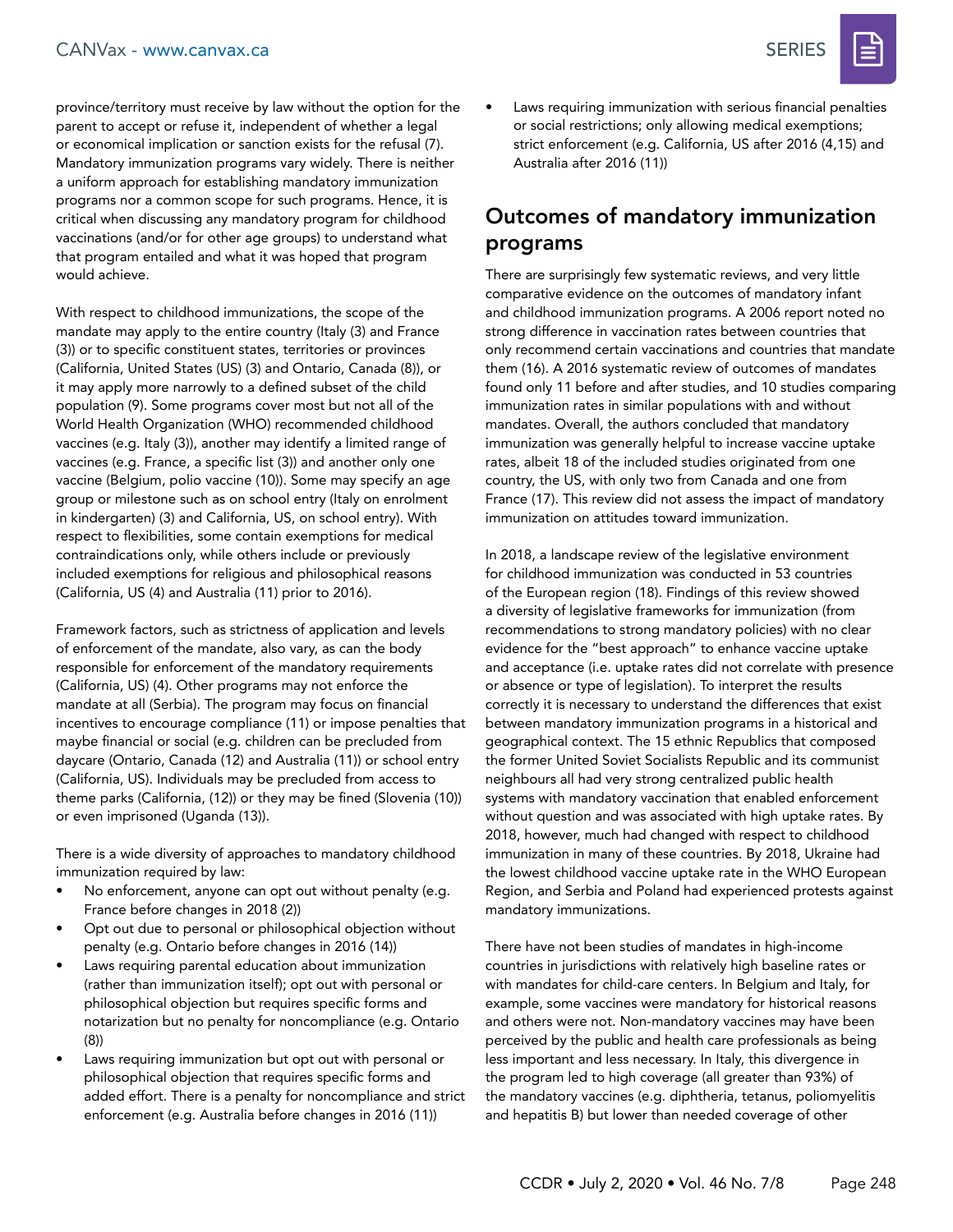

recommended but not mandated vaccines (e.g. measles coverage was 87%) (3). Measles outbreaks led Italy to move to broader mandatory immunization (3).

In Australia, in 2015, due to concerns about uptake rates, the *No Jab No Pay* amendment bill removed the vaccination "conscientious objection" exemption to vaccination requirements (11). By March 2017, these changes were associated with an increase in vaccine uptake among five-year olds from 92.59% to 94.34% (10) but, as noted below, the impact of the change was not uniform across socioeconomic classes.

In Ontario, tightening of the mandatory process required to obtain a philosophical exemption has revealed valuable information, as this newly available record-level data has permitted more detailed analysis (19). In 2016–2017, 2.4% of students had a non-medical exemption to at least one antigen; however, there were also students who were not yet immunized but who had not requested an exemption. Furthermore, having a signed non-medical exemption did not always correlate with non-immunization. The likelihood of having a non-medical exemption and not being immunized was higher for private or other non-government funded schools and specific geographic areas. In addition, older and/or disadvantaged students were less likely to have a non-medical exemption.

#### Unintended consequences of mandatory immunization programs

Mandatory immunization programs have the potential for unintended consequences. The removal of non-medical exemptions (i.e. personal belief exemptions) has led to an increase in medical exemptions in California, US (20) and Australia (11). Regions with high previous rates of personal exemptions before the instigation of more restrictive laws appear to develop higher rates of medical exemptions. This suggests a "gaming" of the system. Disappointingly, the target population response has been to seek medical exemption rather than to accept immunization.

In Australia, the *No Jab No Pay* mandatory childhood immunization program did increase immunizations as noted above; but disproportionately children and families living in poverty were most negatively affected, leading to equity and justice concerns (11).

An unintended benefit of mandatory programs is the requirement for greater attention to data collection on who is immunized. This was notable in Ontario where time, attention and funds were paid to make the childhood immunization registry functional.

#### COVID-19 vaccines and consideration for a mandatory approach

While a poll in Canada in late April 2020 reported strong support amongst the general public for making COVID-19 vaccination mandatory (21), this strategy can only be considered when these vaccines become widely available in Canada. Given that a mandatory program has costs both in terms of implementation and monitoring (5), decisions need to rest on what additional benefit is hoped to be achieved. If vaccine uptake is already expected to be high amongst groups deemed necessary for the control of the spread of COVID-19, then the added costs of a mandatory program are likely not justified. In contrast, if the rates of uptake are low and the ease of access and other strategies known to improve uptake have been addressed, then a mandatory approach may be worth pursuing. Careful attention must be paid to whether this will be an incentive or penalty program, how it will be monitored and by whom (5).

# Conclusion

There is no standard global approach to mandatory immunizations. Which vaccines are included, which age groups are covered, program flexibility and rigidity (e.g. opportunities for opting out, penalties or incentives and degree of enforcement) all have to be considered. Mandatory immunization for childhood vaccines is no guarantor that the problem of lower-than-desired vaccine uptake rates will be overcome, although it can lead to increased uptake. There were no strong differences in vaccination rates between countries that only recommend certain vaccinations and countries that mandate them. Context matters; different countries have implemented or not implemented mandatory immunization for different reasons, different circumstances and used different approaches. Furthermore, unintended consequences like a reduced acceptance rate of non-mandatory immunizations needs to be anticipated as well as the possibility of vaccine-hesitant individuals gaming the system. Rigid mandatory vaccination requirements may appear, at the first sight, to be the simple solution to improving vaccine uptake rates; however, evidence does not strongly support this conclusion. Mandatory immunization is but one strategy to consider. Addressing lower vaccine uptake rates is a complex problem that needs a multipronged, more nuanced and tailored approach (22).

### Authors' statement

NEM — Writing original draft ED — Writing, review & editing DG — Writing, review & editing

#### Competing interests

Dr. MacDonald reports grants from the Public Health Agency of Canada, the Canadian Institutes of Health Research, Nova Scotia Health Authority, IWK Health Authority and the Canadian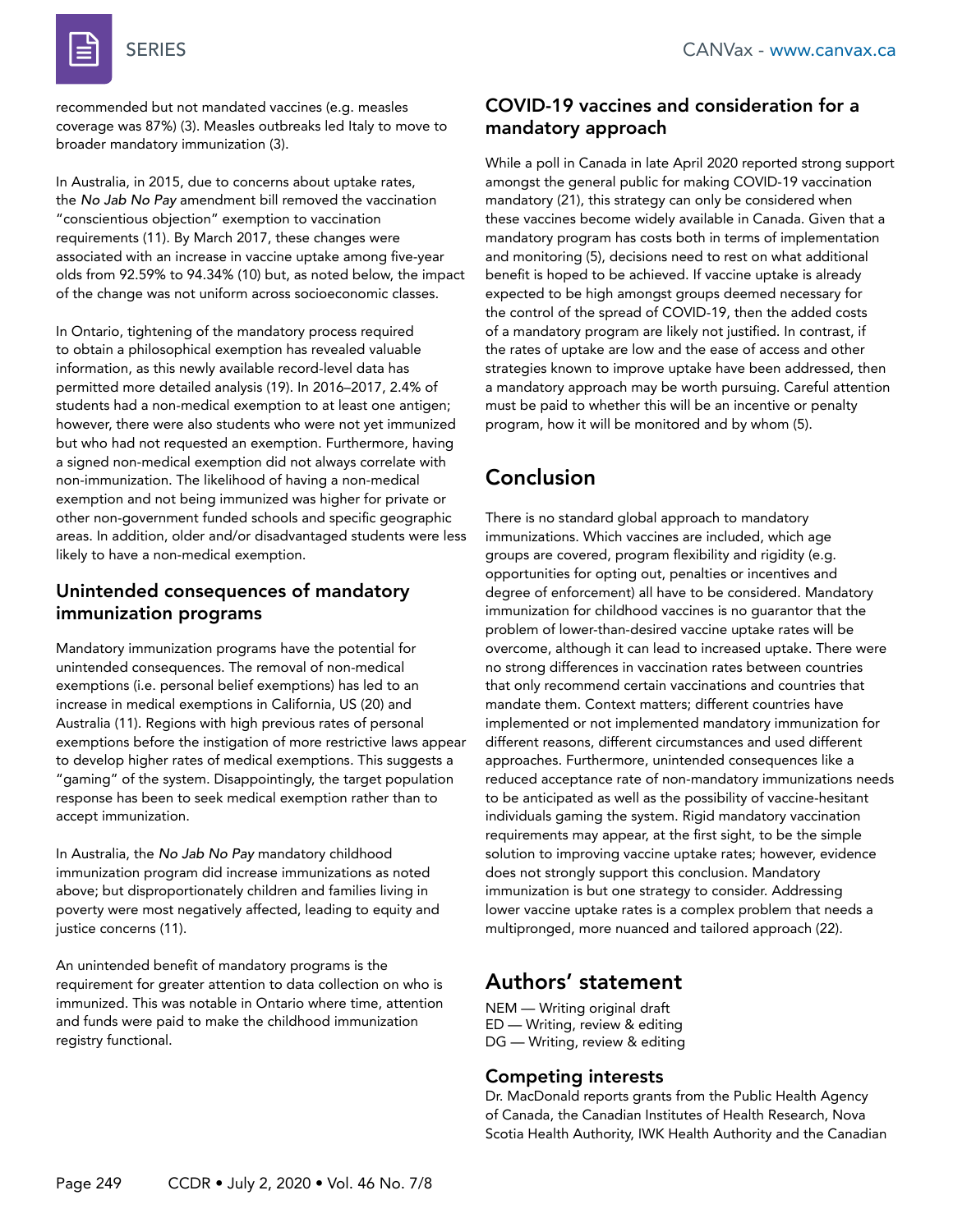#### CANVax - [www.canvax.ca](http://www.canvax.ca) SERIES



Immunization Research Network. Dr. Dubé reports grants from the Public Health Agency of Canada, the Quebec Ministry of Health and Social Services, le Fonds de la recherche en Santé du Québec, the Canadian Institutes of Health Research, the Canadian Immunization Research Network, and the Social Sciences and Humanities Research Council of Canada.

# Acknowledgements

Contributions to Canadian Vaccination Evidence Resource and Exchange Centre (CANVax) come from a very wide range of authors, committees, immunization partners, reviewers and especially the CANVax secretariat at Canadian Public Health Association.

# References

- 1. Lane S, MacDonald NE, Marti M, Dumolard L. Vaccine hesitancy around the globe: analysis of three years of WHO/ UNICEF Joint Reporting Form data-2015-2017. Vaccine 2018;36(26):3861–7. [DOI](https://doi.org/10.1016/j.vaccine.2018.03.063) [PubMed](https://www.ncbi.nlm.nih.gov/entrez/query.fcgi?cmd=Retrieve&db=PubMed&list_uids=29605516&dopt=Abstract)
- 2. Ward JK, Colgrove J, Verger P. Why France is making eight new vaccines mandatory. Vaccine 2018;36(14):1801–3. [DOI](https://doi.org/10.1016/j.vaccine.2018.02.095) [PubMed](https://www.ncbi.nlm.nih.gov/entrez/query.fcgi?cmd=Retrieve&db=PubMed&list_uids=29506923&dopt=Abstract)
- 3. Ricciardi W, Boccia S, Siliquini R. Moving towards compulsory vaccination: the Italian experience. Eur J Public Health 2018;28(1):2–3. [DOI](https://doi.org/10.1093/eurpub/ckx214) [PubMed](https://www.ncbi.nlm.nih.gov/entrez/query.fcgi?cmd=Retrieve&db=PubMed&list_uids=29346665&dopt=Abstract)
- 4. Delamater PL, Leslie TF, Yang YT. Change in medical exemptions from immunization in California after elimination of personal belief exemptions. JAMA 2017;318(9):863–4. [DOI](https://doi.org/10.1001/jama.2017.9242) [PubMed](https://www.ncbi.nlm.nih.gov/entrez/query.fcgi?cmd=Retrieve&db=PubMed&list_uids=28873152&dopt=Abstract)
- 5. MacDonald NE, Harmon S, Dube E, Steenbeek A, Crowcroft N, Opel DJ, Faour D, Leask J, Butler R. Mandatory infant & childhood immunization: Rationales, issues and knowledge gaps. Vaccine 2018;36(39):5811–8. [DOI](https://doi.org/10.1016/j.vaccine.2018.08.042) [PubMed](https://www.ncbi.nlm.nih.gov/entrez/query.fcgi?cmd=Retrieve&db=PubMed&list_uids=30143274&dopt=Abstract)
- 6. Canadian Public Health Association. The Canadian Vaccination Evidence Resource and Exchange Centre. Ottawa (ON): CANVax (accessed 2019-12-15). <https://www.canvax.ca>
- 7. Haverkate M, D'Ancona F, Giambi C, Johansen K, Lopalco PL, Cozza V, Appelgren E; VENICE project gatekeepers and contact points. Mandatory and recommended vaccination in the EU, Iceland and Norway: results of the VENICE 2010 survey on the ways of implementing national vaccination programmes. Euro Surveill 2012;17(22):20183. [DOI](https://doi.org/10.2807/ese.17.22.20183-en) [PubMed](https://www.ncbi.nlm.nih.gov/entrez/query.fcgi?cmd=Retrieve&db=PubMed&list_uids=22687916&dopt=Abstract)
- 8. Dyer O. Ontario suspends unvaccinated children from school and proposes mandatory classes for parents. BMJ 2015;351:h6821. [DOI](https://doi.org/10.1136/bmj.h6821) [PubMed](https://www.ncbi.nlm.nih.gov/entrez/query.fcgi?cmd=Retrieve&db=PubMed&list_uids=26671229&dopt=Abstract)
- Yezli S. The threat of meningococcal disease during the Hajj and Umrah mass gatherings: A comprehensive review. Travel Med Infect Dis Jul – Aug 2018;24:51–8. [DOI](https://doi.org/10.1016/j.tmaid.2018.05.003) [PubMed](https://www.ncbi.nlm.nih.gov/entrez/query.fcgi?cmd=Retrieve&db=PubMed&list_uids=29751133&dopt=Abstract)
- 10. Walkinshaw E. Mandatory vaccinations: the international landscape. CMAJ 2011 Nov;183(16):E1167–8. [DOI](https://doi.org/10.1503/cmaj.109-3993) [PubMed](https://www.ncbi.nlm.nih.gov/entrez/query.fcgi?cmd=Retrieve&db=PubMed&list_uids=21989473&dopt=Abstract)
- 11. Leask J, Danchin M. Imposing penalties for vaccine rejection requires strong scrutiny. J Paediatr Child Health 2017 May;53(5):439–44. [DOI](https://doi.org/10.1111/jpc.13472) [PubMed](https://www.ncbi.nlm.nih.gov/entrez/query.fcgi?cmd=Retrieve&db=PubMed&list_uids=28168768&dopt=Abstract)
- 12. Government of Ontario. Child Care and Early Years Act, 2014, S.O. 2014, c. 11, Sched. 1. Immunization. <https://www.ontario.ca/laws/regulation/150137#BK46>
- 13. Uganda Legal Information Institute. Immunisation Act, 2017. <https://ulii.org/node/27644>
- 14. Wilson SE, Seo CY, Lim GH, Fediurek J, Crowcroft NS, Deeks SL. Trends in medical and nonmedical immunization exemptions to measles-containing vaccine in Ontario: an annual cross-sectional assessment of students from school years 2002/03 to 2012/13. CMAJ Open 2015;3(3):E317–23. [DOI](https://doi.org/10.9778/cmajo.20140088) [PubMed](https://www.ncbi.nlm.nih.gov/entrez/query.fcgi?cmd=Retrieve&db=PubMed&list_uids=26457292&dopt=Abstract)
- 15. Zipprich J, Winter K, Hacker J, Xia D, Watt J, Harriman K; Centers for Disease Control and Prevention (CDC). Measles outbreak--California, December 2014-February 2015. MMWR Morb Mortal Wkly Rep 2015;64(6):153–4. [PubMed](https://www.ncbi.nlm.nih.gov/entrez/query.fcgi?cmd=Retrieve&db=PubMed&list_uids=25695321&dopt=Abstract)
- 16. Salmon DA, Teret SP, MacIntyre CR, Salisbury D, Burgess MA, Halsey NA. Compulsory vaccination and conscientious or philosophical exemptions: past, present, and future. Lancet 2006;367(9508):436–42. [DOI](https://doi.org/10.1016/S0140-6736(06)68144-0) [PubMed](https://www.ncbi.nlm.nih.gov/entrez/query.fcgi?cmd=Retrieve&db=PubMed&list_uids=16458770&dopt=Abstract)
- 17. Lee C, Robinson JL. Systematic review of the effect of immunization mandates on uptake of routine childhood immunizations. J Infect 2016;72(6):659–66. [DOI](https://doi.org/10.1016/j.jinf.2016.04.002) [PubMed](https://www.ncbi.nlm.nih.gov/entrez/query.fcgi?cmd=Retrieve&db=PubMed&list_uids=27063281&dopt=Abstract)
- 18. Sabin Vaccine Institute. Legislative Landscape Review: Legislative Approaches to Immunization Across the European Region. Washington (DC): Sabin Institute; 2018. [https://www.sabin.org/sites/sabin.org/files/legislative\\_](https://www.sabin.org/sites/sabin.org/files/legislative_approaches_to_immunization_europe_sabin_0.pdf) [approaches\\_to\\_immunization\\_europe\\_sabin\\_0.pdf](https://www.sabin.org/sites/sabin.org/files/legislative_approaches_to_immunization_europe_sabin_0.pdf)
- 19. Wilson SE, Murray J, Bunko A, Johnson S, Buchan SA, Crowcroft NS, Dubey V, Loh LC, MacLeod M, Taylor C, Deeks SL. Characteristics of immunized and un-immunized students, including non-medical exemptions, in Ontario, Canada: 2016-2017 school year. Vaccine 2019;37(23):3123– 32. [DOI](https://doi.org/10.1016/j.vaccine.2019.04.033) [PubMed](https://www.ncbi.nlm.nih.gov/entrez/query.fcgi?cmd=Retrieve&db=PubMed&list_uids=31029513&dopt=Abstract)
- 20. Delamater PL, Pingali SC, Buttenheim AM, Salmon DA, Klein NP, Omer SB. Elimination of nonmedical immunization exemptions in California and school-entry vaccine status. Pediatrics 2019;143(6):e20183301. [DOI](https://doi.org/10.1542/peds.2018-3301) [PubMed](https://www.ncbi.nlm.nih.gov/entrez/query.fcgi?cmd=Retrieve&db=PubMed&list_uids=31113831&dopt=Abstract)
- 21. Leger. Concerns about COVID-19 April 28, 2020. [https://leger360.com/surveys/](https://leger360.com/surveys/concerns-about-covid-19-april-28-2020/)concerns-about-covid-19 [april-28-2020/](https://leger360.com/surveys/concerns-about-covid-19-april-28-2020/)
- 22. Dubé E, Bettinger JA, Fisher WA, Naus M, Mahmud SM, Hilderman T. Vaccine acceptance, hesitancy and refusal in Canada: challenges and potential approaches. Can Commun Dis Rep 2016;42(12):246–51. [DOI](https://doi.org/10.14745/ccdr.v42i12a02) [PubMed](https://www.ncbi.nlm.nih.gov/entrez/query.fcgi?cmd=Retrieve&db=PubMed&list_uids=29769995&dopt=Abstract)